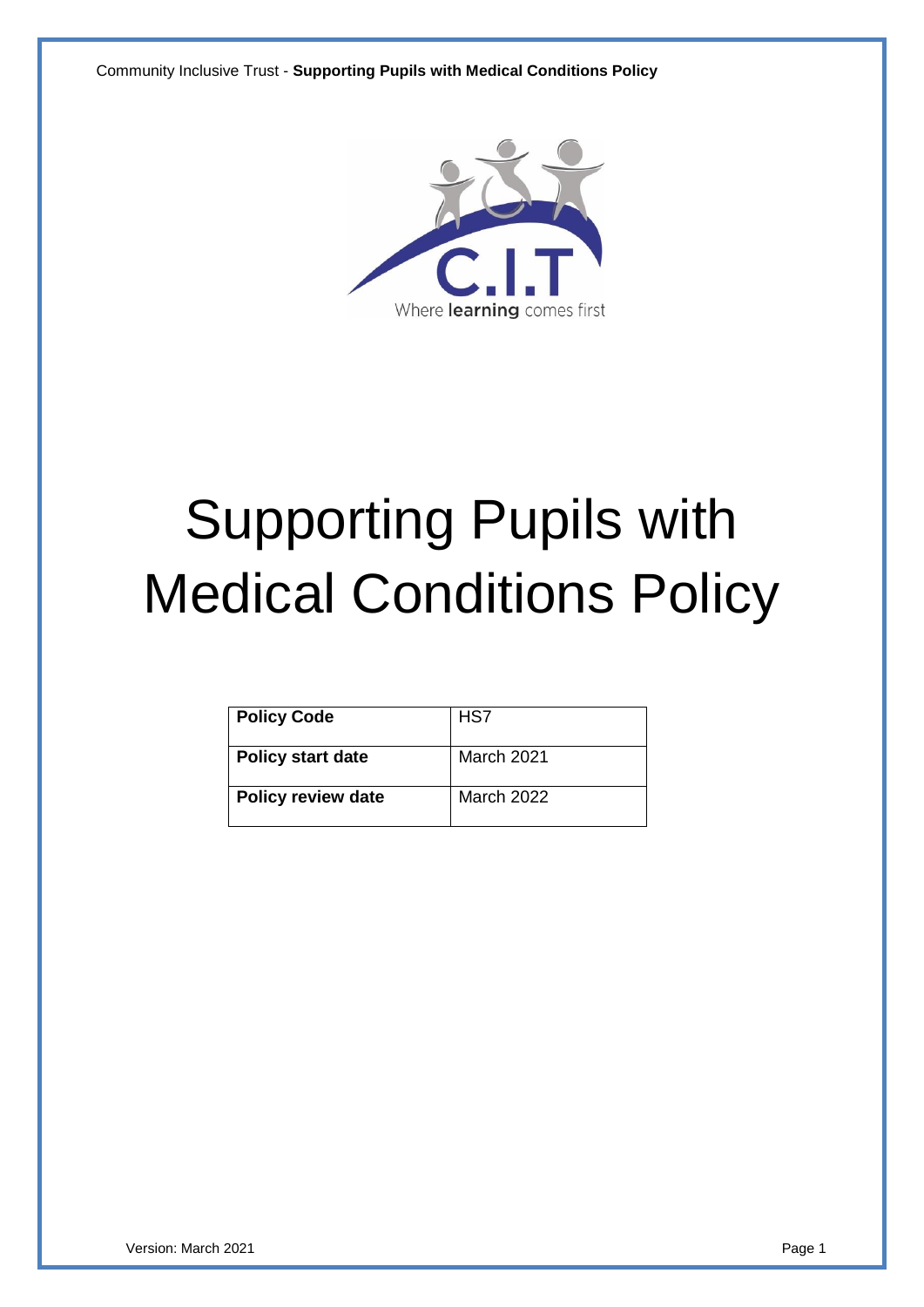#### **Contents:**

|                                                             | Page number    |
|-------------------------------------------------------------|----------------|
| <b>Statement of Intent</b>                                  | З              |
| 1. Legal Framework                                          | 4              |
| 2. Role of the Trust Board                                  | 4              |
| 3. Role of the headteacher                                  | 5              |
| 4. Role of Parents/carers                                   | 5              |
| 5. Role of pupils                                           | 6              |
| 6. Role of school staff                                     | 6              |
| 7. Role of the Children and Young Peoples Nurses/Specialist |                |
| Nurse Trainers for Children with Disabilities               | $\overline{7}$ |
| 8. Role of CCGs                                             | $\overline{7}$ |
| 9. Role of other health care professionals                  | 8              |
| 10. The role of the Local Authority                         | 8              |
| 11. The role of Ofsted                                      | 8              |
| 12. Admissions                                              | 8              |
| 13. Notification procedure                                  | 9              |
| 14. Staff training and support                              | 9              |
| 15. Supply teachers                                         | 10             |
| 16. Record-keeping                                          | 10             |
| 17. Individual healthcare plans                             | 10             |
| 18. Guidance on the administration of medicines             | 11             |
| 19. Storage of medication                                   | 12             |
| 20. Liability and indemnity                                 | 13             |
| 21. Complaints                                              | 13             |
| 22. Home-to-school transport                                | 14             |

#### **Appendices:**

 Appendix 1: Individual healthcare plan implementation procedure Appendix 2: Individual healthcare plan

Appendix 3: Model letter inviting parents to contribute to individual healthcare plan development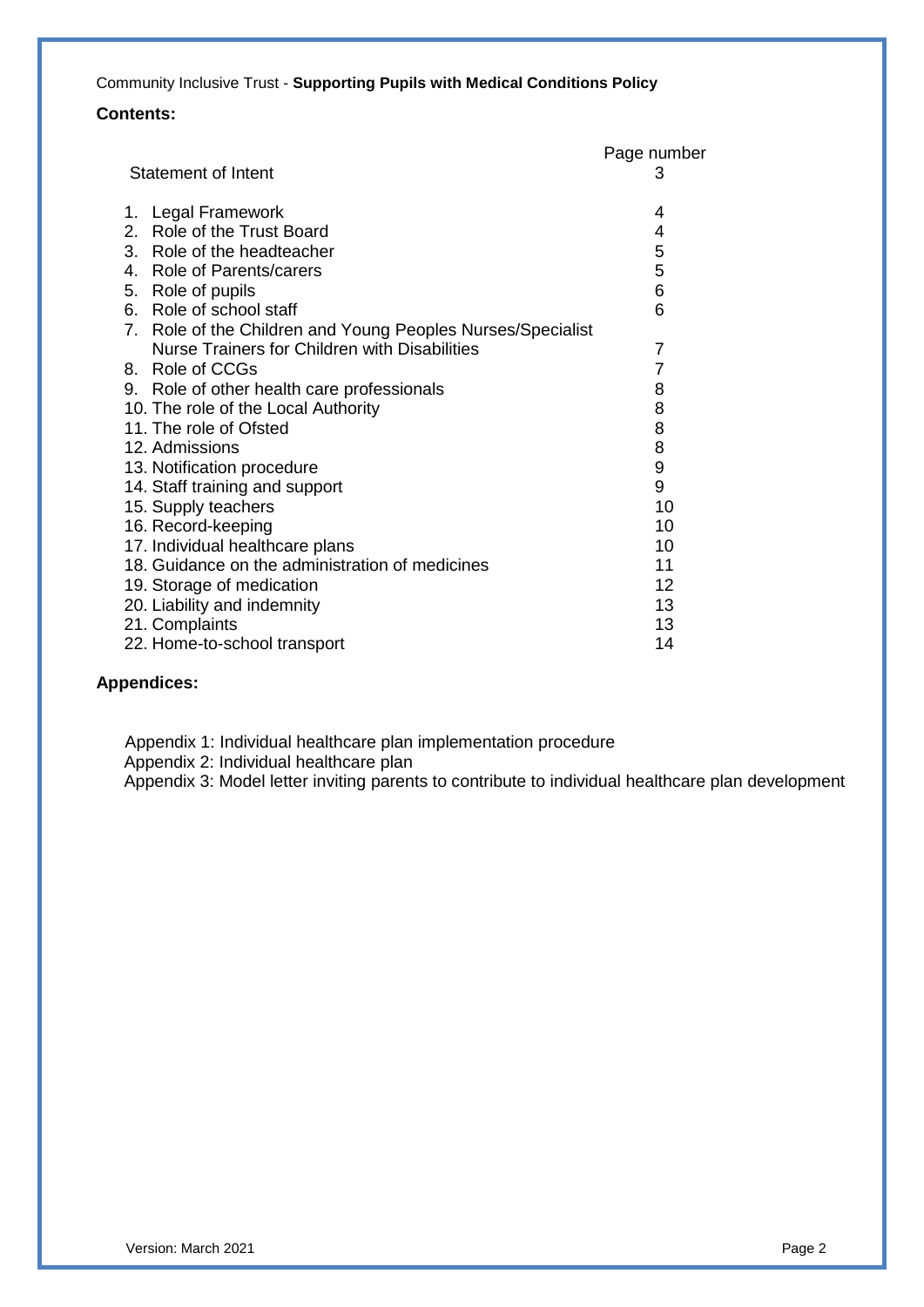#### **Statement of intent**

The Community Inclusive Trust (CIT) Board have a duty to ensure arrangements are in place to support pupils with medical conditions. The aim of this policy is to ensure that all pupils with medical conditions, in terms of both physical and mental health, receive appropriate support allowing them to play a full and active role in school life, remain healthy, have full access to education (including school trips and physical education) and achieve their academic potential. This policy serves as the overarching guidance for all of our schools, but each of our individual schools will hold their own policies that detail their specific approaches.

CIT believes it is important that parents/carers of pupils with medical conditions feel confident that the school provides effective support for their child's medical condition and that pupils feel safe in the school environment.

There are also social and emotional implications associated with medical conditions. Pupils with medical conditions can develop emotional disorders, such as self-consciousness, anxiety and depression and be subject to bullying. This policy aims to minimise the risks of pupils experiencing these difficulties.

Long-term absences as a result of medical conditions can affect educational attainment, impact on integration with peers and affect wellbeing and emotional health. This policy contains procedures to minimise the impact of long-term absence and effectively manage short-term absence.

Some pupils with medical conditions may be considered to be disabled under the definition set out in the Equality Act 2010. The school has a duty to comply with the Act in all such cases.

In addition, some pupils with medical conditions may also have special educational needs and disabilities (SEND) and have an education, health and care (EHC) plan collating their health, social and SEND provision. For these pupils, compliance with the DfE's 'Special educational needs and disability code of practice: 0 to 25 years' and the Trust's SEND Policy will ensure compliance with legal duties.

The medical conditions policy is regularly reviewed, evaluated and updated. Updates are produced annually in line with the Trust's policy timeline. Any updated guidance and legislation will be shared and integrated into the policy as necessary. In order to evaluate the effectiveness and acceptability of the Policy, each of the individual Trust schools will seek feedback from a wide-range of key stakeholders within the school and health settings. The views of pupils are actively sought and considered during the evaluation process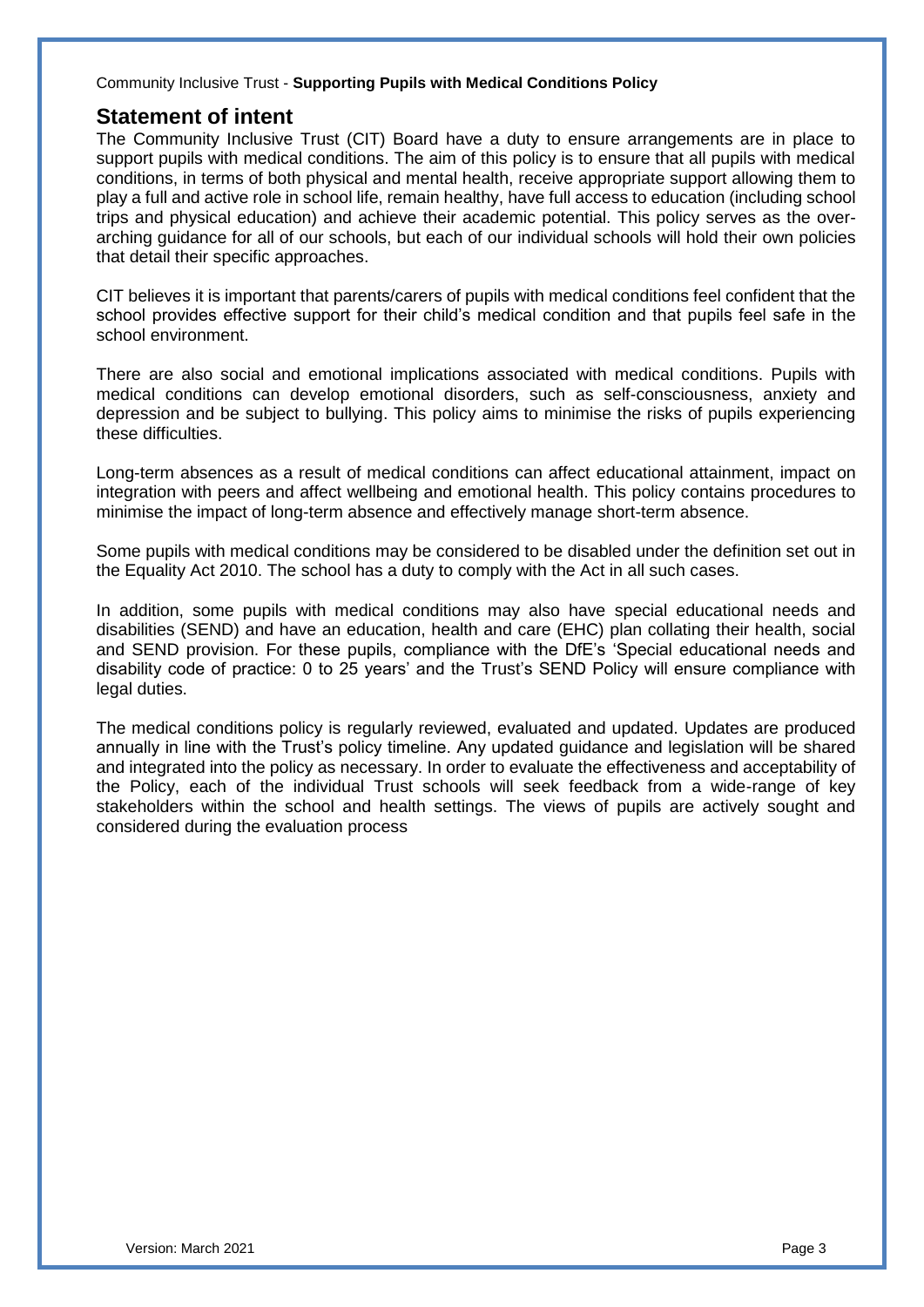## **1. Legal framework**

- 1.1. This policy has due regard to legislation including, but not limited to, the following:
	- The Children and Families Act 2014
	- The Education Act 2002
	- The Education Act 1996 (as amended)
	- The Children Act 1989
	- The National Health Service Act 2006 (as amended)
	- The Equality Act 2010
	- The Health and Safety at Work etc. Act 1974
	- The Misuse of Drugs Act 1971
	- The Medicines Act 1968
	- The School Premises (England) Regulations 2012 (as amended)
	- The Special Educational Needs and Disability Regulations 2014 (as amended)
	- The Human Medicines (Amendment) Regulations 2017
- 1.2. This policy has due regard to the following guidance:
	- DfE (2015) 'Special educational needs and disability code of practice: 0- 25 years'
	- DfE (2015) 'Supporting pupils at school with medical conditions'
	- DfE (2000) 'Guidance on first aid for schools'
	- Ofsted (2019) 'The Education Inspection Framework'
	- Department of Health (2017) 'Guidance on the use of adrenaline autoinjectors in schools'
- 1.3. This policy has due regard to the following school policies:
	- SEND Policy
	- General Complaints Procedure Policy
	- Parental Complaints and Communications Policy

## **2. The role of the Trust Board**

- 2.1. The Trust Board:
	- Is legally responsible for fulfilling its statutory duties under legislation:
	- Ensures that arrangements are in place to support pupils with medical conditions across all Trust schools;
	- Aspires to ensure that pupils with medical conditions can access and enjoy the same opportunities as any other pupil in each of the Trust's schools;
	- Works with the Local Authority (LA), health professionals, commissioners and support services to ensure that pupils with medical conditions receive a full education;
	- Ensures that, following long-term or frequent absence, pupils with medical conditions are reintegrated effectively;
	- Ensures that the focus is on the needs of each pupil and what support is required to support their individual needs.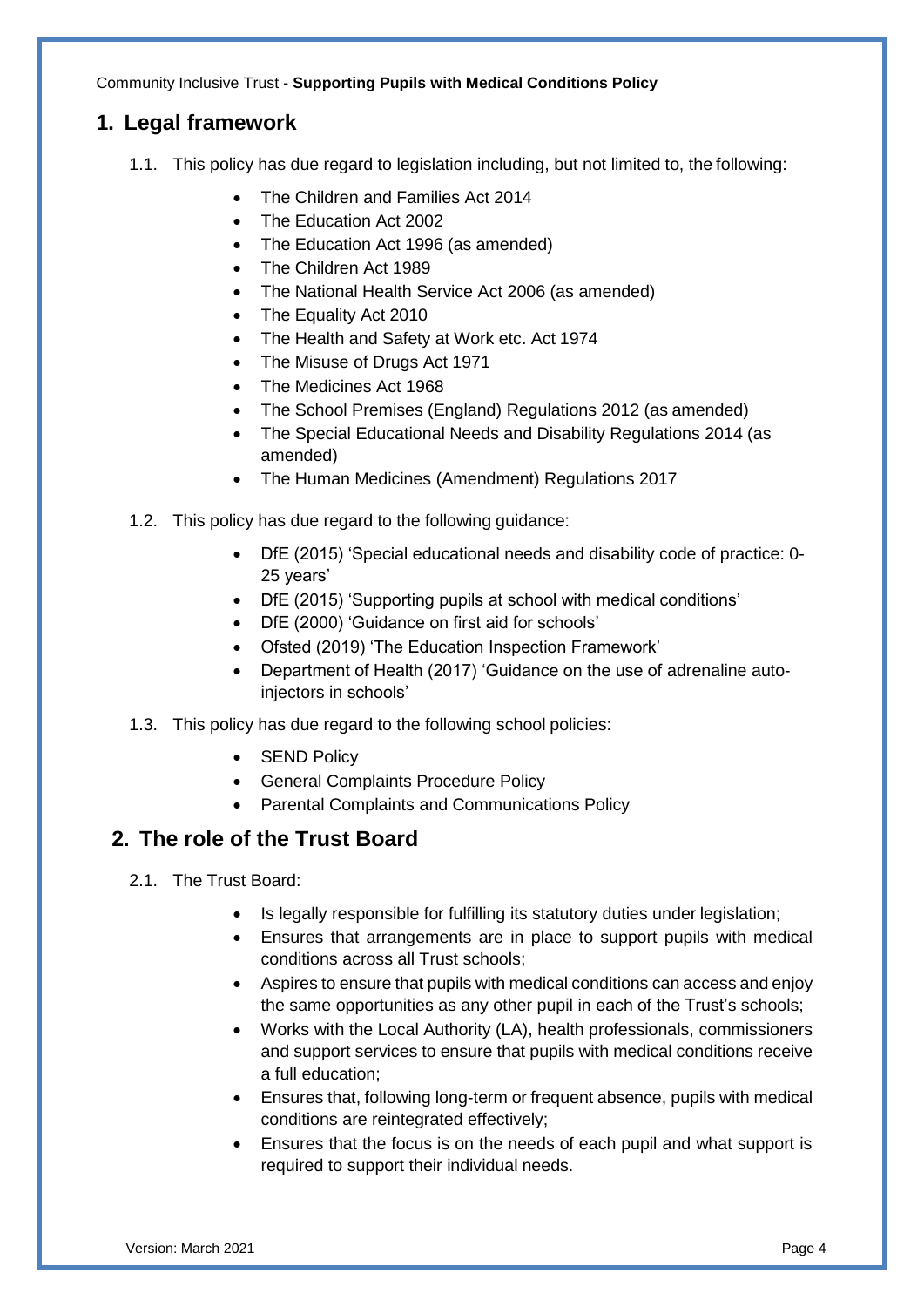- Instills confidence in parents/carers and pupils in the Trust's ability to provide effective support;
- Ensures that all members of staff are properly trained to provide the necessary support and are able to access information and other teaching support materials as needed;
- Ensures that arrangements for a child's medical condition to be met have been addressed to ensure no prospective pupil is denied admission to any of the Trust's schools;
- Ensures that pupil's health is not put at unnecessary risk. As a result, the Board holds the right to not accept a pupil into school at times where it would be detrimental to the health of that pupil or others to do so, such as where the child has an infectious disease;
- Ensures that policies, plans, procedures and systems are properly and effectively implemented.
- 2.2. Each of the Trust's schools' headteachers hold overall responsibility for implementation of this policy.

## **3. The role of the headteacher**

- 3.1. The headteacher:
	- Ensures that this policy is effectively implemented with stakeholders;
	- Ensures that all staff are aware of this policy and understand their role in its implementation;
	- Ensures that a sufficient number of staff are trained and available to implement this policy and deliver against all individual healthcare plans (IHPs), including in emergency situations;
	- Considers recruitment needs for the specific purpose of ensuring pupils with medical conditions are properly supported;
	- Has overall responsibility for the development of IHPs;
	- Contacts the Children and Young Peoples Nurses/Specialist Nurse Trainers for Children with Disabilities where a pupil with a medical condition requires support that has not yet been identified.
	- Contacts Public Health if required for further guidance

## **4. The role of parents/carers**

Parents/carers will:

- **Tell the school if their child has a medical condition;**
- Communicates well with the school when completing and updating a Healthcare Plan for their child where necessary;
- Inform the school in writing about the medication their child requires during school hours;
- Inform the school of any medication their child needs while taking part in visits, outings or field trips and other out-of-school activities;
- **Tell the school about any changes to their child's medication, what they take,** when and how much;
- Inform the school of any changes to their child's condition;
- Ensure their child's medication and medical devices are labelled with their child's full name;
- Provide the school with appropriate spare medication labelled with the child's name;
- Ensure the child's medication is within the expiry date;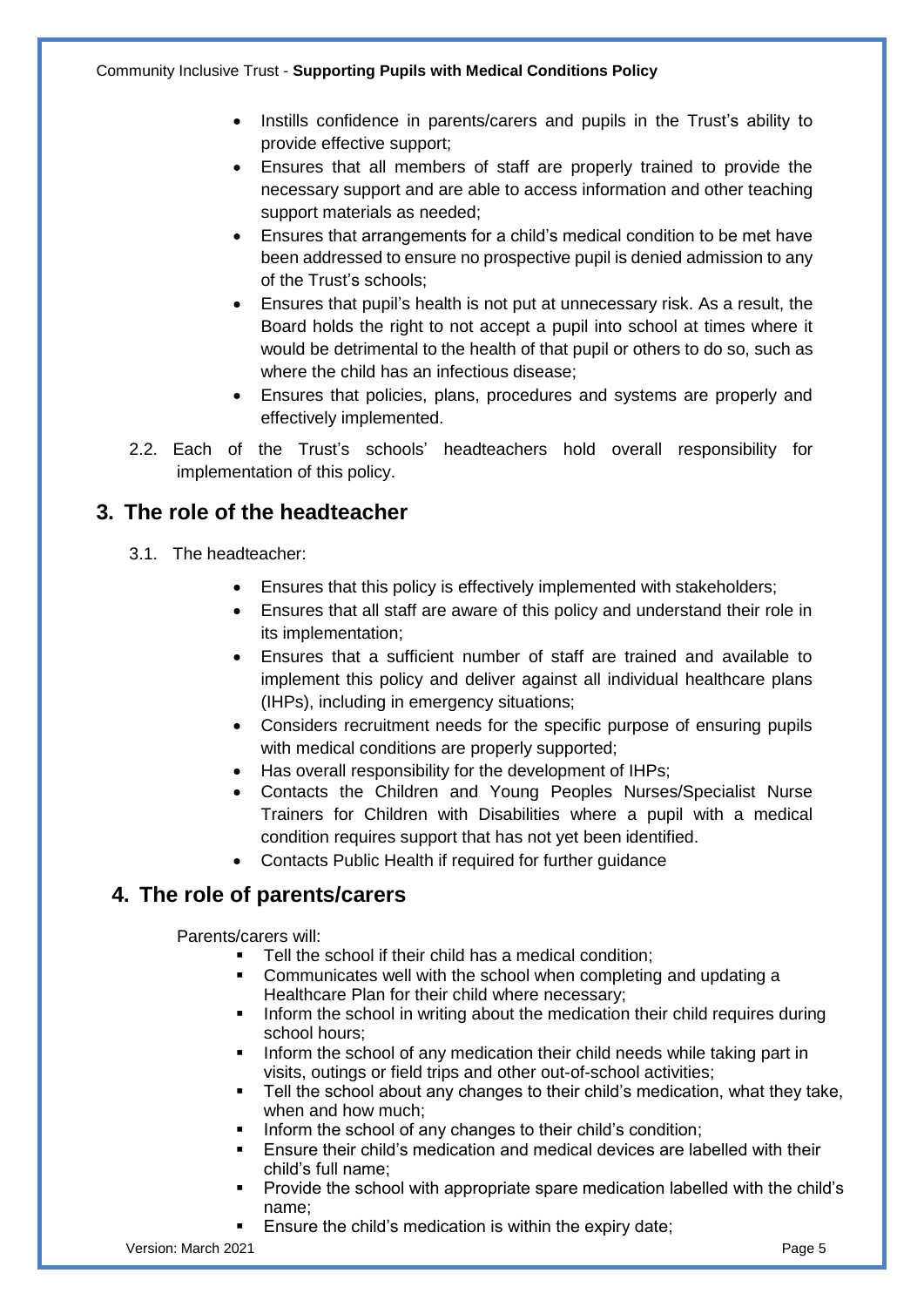- Keep their child at home if they are not well enough to attend school;
- Ensure their child, where possible, catches up on and work their child may have missed;
- Ensure their child has regular reviews about their condition with their doctor or specialist healthcare professional;
- Where appropriate, to inform child of the management and medication for their condition;
- Be involved in the development and review of their child's IHP;
- Carry out any agreed actions contained in the IHP;
- Ensure that they, or another nominated adult, are contactable at all times.

## **5. The role of pupils**

Pupils should:

- Be fully involved in discussions about their medical support needs where able;
- Contribute to the development of their IHP;
- Be sensitive to the needs of other pupils with medical conditions;
- Treat other pupils with, and without, a medical condition equally;
- Tell their parents/carers, teacher or nearest staff member when they are not feeling well;
- Let a member of staff know if another pupil is feeling unwell;
- Treat all medication with respect;
- Know how to gain access to their medication when needed;
- Know how to take their own medication and take it when they need it (if the pupil is mature and old enough);
- Ensure a member of staff is called in an emergency situation.

## **6. The role of school staff**

- 6.1. School staff:
	- May be asked to provide support to pupils with medical conditions, including the administering of medicines, but are not required to do so;
	- Should consider the needs of pupils with medical conditions in their lessons when deciding whether or not to volunteer to administer medication;
	- Must receive sufficient training and achieve the required level of competency before taking responsibility for supporting pupils with medical conditions;
	- Should know what to do and respond accordingly when they become aware that a pupil with a medical condition needs help.

#### 6.2. Teachers' should:

- Be aware that medical conditions can affect a pupil's learning and provide extra help when pupils need it;
- Liaise with parents/carers and the pupil's healthcare professionals if a child is falling behind with their work because of their condition;
- Use opportunities such as PSHE and other areas of the curriculum to raise awareness about medical conditions;
- Ensure that pupils who are unwell are supported to catch up with any missed school work.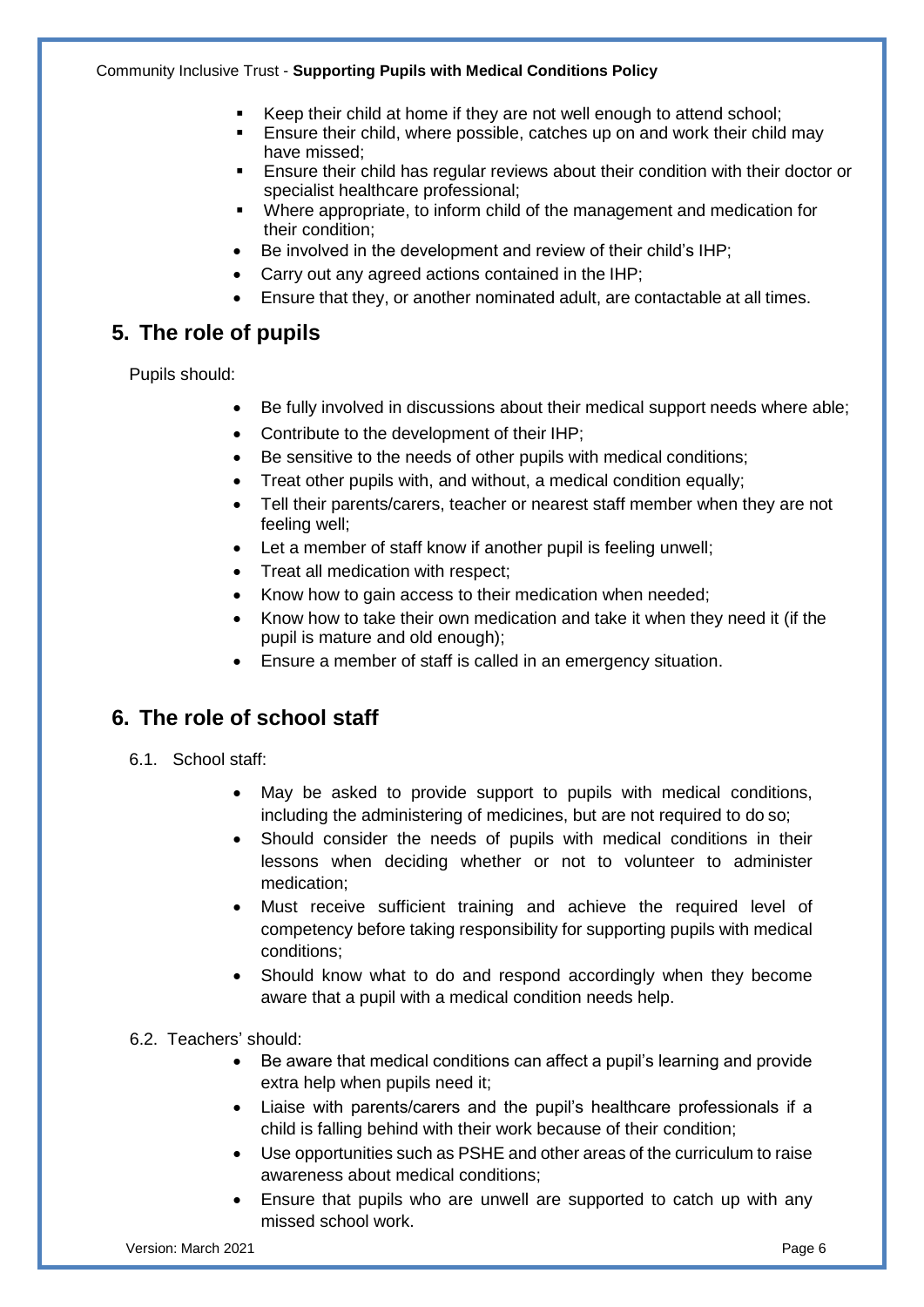- Help provide access to regular, updated training for school staff in managing the most common medical conditions at school;
- Provide information about where the school can access other specialist training;
- Give immediate help to casualties with common injuries or illnesses and those arising from specific hazards with the school;
- When necessary, ensure that an ambulance or other professional medical help is called.

## **7. The role of the Children and Young Peoples' Nurses/Specialist Nurse Trainers for Children with Disabilities Team**

#### **The appropriate Team should:**

- At the earliest opportunity, notify the school when a pupil has been identified as having a medical condition which requires support in school;
- Support staff to implement IHPs and provide advice and training;
- Liaise with lead clinicians locally on appropriate support for pupils with medical conditions.

## **8. The role of clinical commissioning groups (CCGs)**

#### CCGs:

- Ensure that commissioning is responsive to pupils' needs, and that health services are able to cooperate with schools supporting pupils with medical conditions;
- Make joint commissioning arrangements for education, health and care provision for pupils with SEND;
- Are responsive to Local Authorities (LAs) and schools looking to improve links between health services and schools;
- Provide clinical support for pupils who have long-term conditions and disabilities;
- Ensure that commissioning arrangements provide the necessary ongoing support essential to ensuring the safety of vulnerable pupils.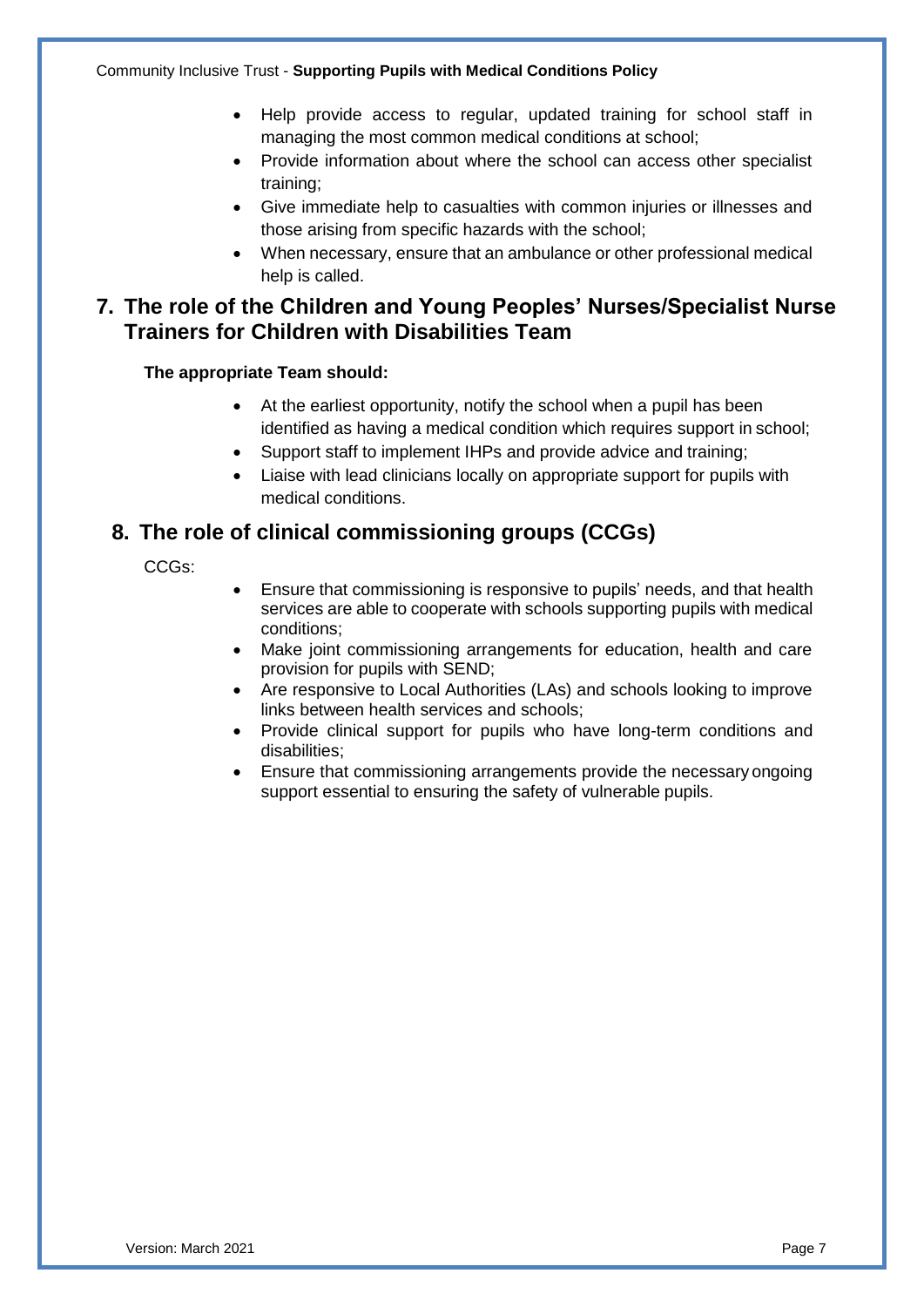## **9. The role of other healthcare professionals**

Other healthcare professionals, including GPs and pediatricians should:

- Notify the school nursing team when a child has been identified as having a medical condition that will require support at school;
- Provide advice on developing IHPs;
- Provide support in the school for children with particular conditions,
- e.g. asthma, diabetes and epilepsy;
- Liaise with the individual schools, where necessary, on the writing of Healthcare Plans;
- Where possible, and without compromising the best interests of the child, try to prescribe medication that can be taken outside of school hours;
- Where appropriate, give child written care/self management plan to control their condition;
- Ensure the child knows how to take medication effectively where appropriate;
- Ensure children have regular reviews of their condition and their medication;
- Provide the school with information and advice regarding individual children with medical conditions (with the consent of the pupil and their parents/carers);
- Understand and provide support for the school's medical conditions policy if needed

## **10. The role of the LA**

- 10.1. The LA:
	- Promotes co-operation between relevant partners;
	- Makes joint commissioning arrangements for education, health and care provision for pupils with SEND;
	- Provides support, advice and guidance, and suitable training for school staff, ensuring that IHPs can be effectively delivered;
	- Works with the school to ensure that pupils with medical conditions can attend school full-time.
- 10.2. Where a pupil is away from school for 15 days or more (whether consecutively or across a school year), the LA has a duty to make alternative arrangements, as the pupil is unlikely to receive a suitable education in a school.

## **11. The role of OfSTED**

- 11.1. OfSTED inspectors will consider how well the school meets the needs of the full range of pupils, including those with medical conditions.
- 11.2. Key judgements are informed by the progress and achievement of pupils with medical conditions, alongside pupils with SEND, and also by pupils' spiritual, moral, social and cultural development.

## **12. Admissions**

12.1. No child is denied admission to any of the Trust schools or prevented from taking up a school place because arrangements for their medical condition have not been made.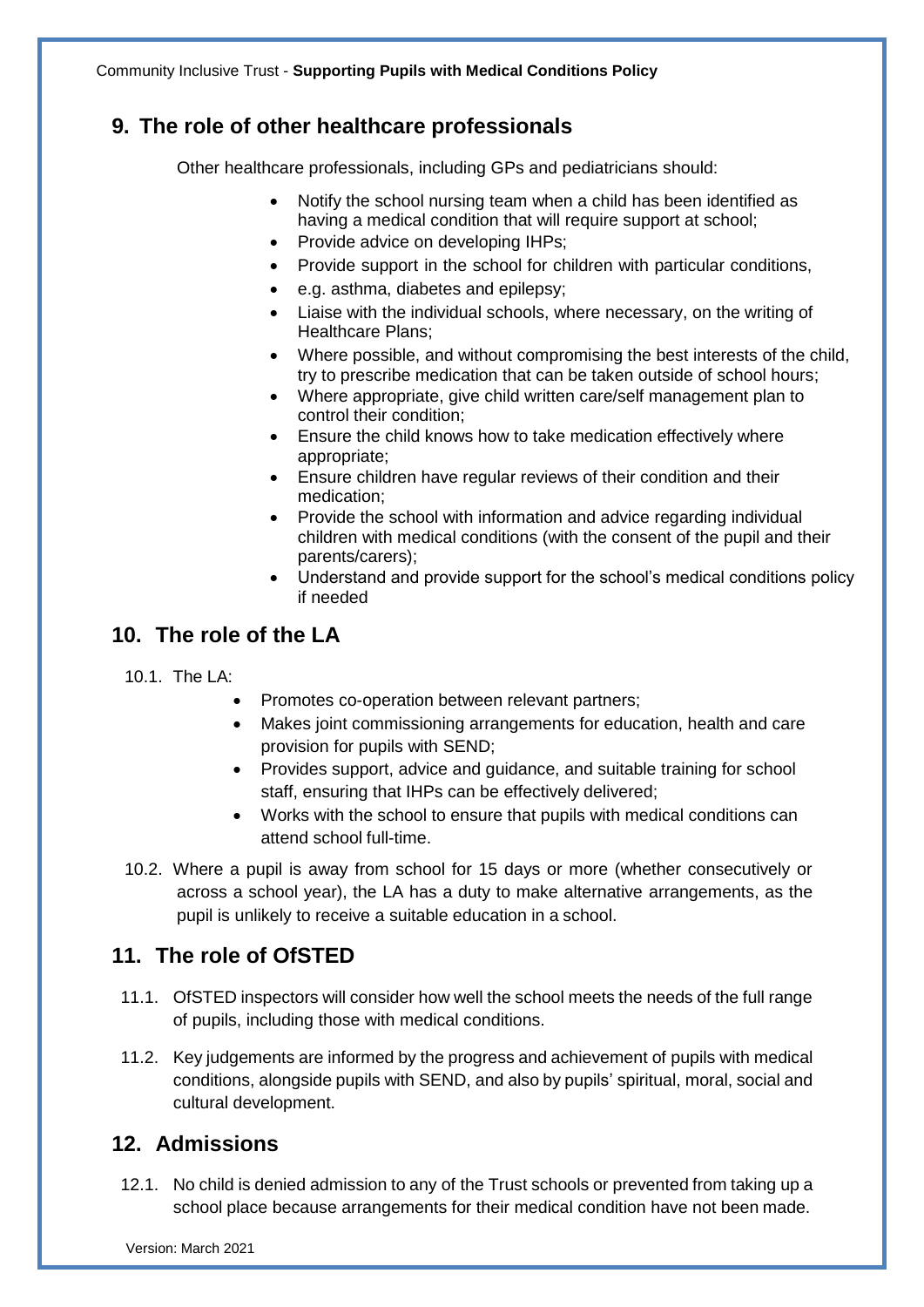12.2. A child may only be refused admission if it would be detrimental to the health of the child to admit them into the school setting.

#### **13. Notification procedure**

- 13.1. When one of the Trust schools are notified that a pupil has a medical condition that requires support in school, the Children and Young Peoples Nurses/Specialist Nurse Trainers for Children with Disabilities Team informs the headteacher or vice versa, depending on who is aware of it first. The school will then arrange a meeting with parents/carers, healthcare professionals and the pupil, with a view to discussing the necessity of an IHP (outlined in detail in section 17).
- 13.2. The school does not wait for a formal diagnosis before providing support to pupils. Where a pupil's medical condition is unclear, or where there is a difference of opinion concerning what support is required, a judgement is made by the headteacher based on all available evidence (including medical evidence and consultation with parents/carers).
- 13.3. For a pupil starting at the school in a September uptake, arrangements are in place prior to their introduction and informed by their previous institution.
- 13.4. Where a pupil joins the school mid-term or a new diagnosis is received, arrangements are put in place as soon as practicably possible.

#### **14. Staff training and support**

- 14.1. Any staff member in the Trust providing support to a pupil with medical conditions will receive suitable training.
- 14.2. Staff do not undertake healthcare procedures or administer medication without appropriate training.
- 14.3. In consultation with the school, training needs are assessed by the Children and Young Peoples Nurses/Specialist Nurse Trainers for Children with Disabilities through the development and review of IHPs.
- 14.4. Through training, staff have the requisite competency and confidence to support pupils with medical conditions and fulfil the requirements set out in IHPs. Staff understand the medical condition(s) they are asked to support, their implications, and any preventative measures that must be taken.
- 14.5. The Children and Young Peoples Nurses/Specialist Nurse Trainers for Children with Disabilities confirms the proficiency of staff in performing medical procedures or providing specialist medication.
- 14.6. A first-aid certificate does not constitute appropriate training for supporting pupils with medical conditions.
- 14.7. Where required (e.g. for Epilepsy) Whole-school awareness training is carried out on an annual basis for all staff.
- Version: March 2021 14.8. The Children and Young Peoples Nurses/Specialist Nurse Trainers for Children with Disabilities liaises with the schools and identifies suitable training opportunities that ensure all medical conditions affecting pupils in any of the Trust schools are fully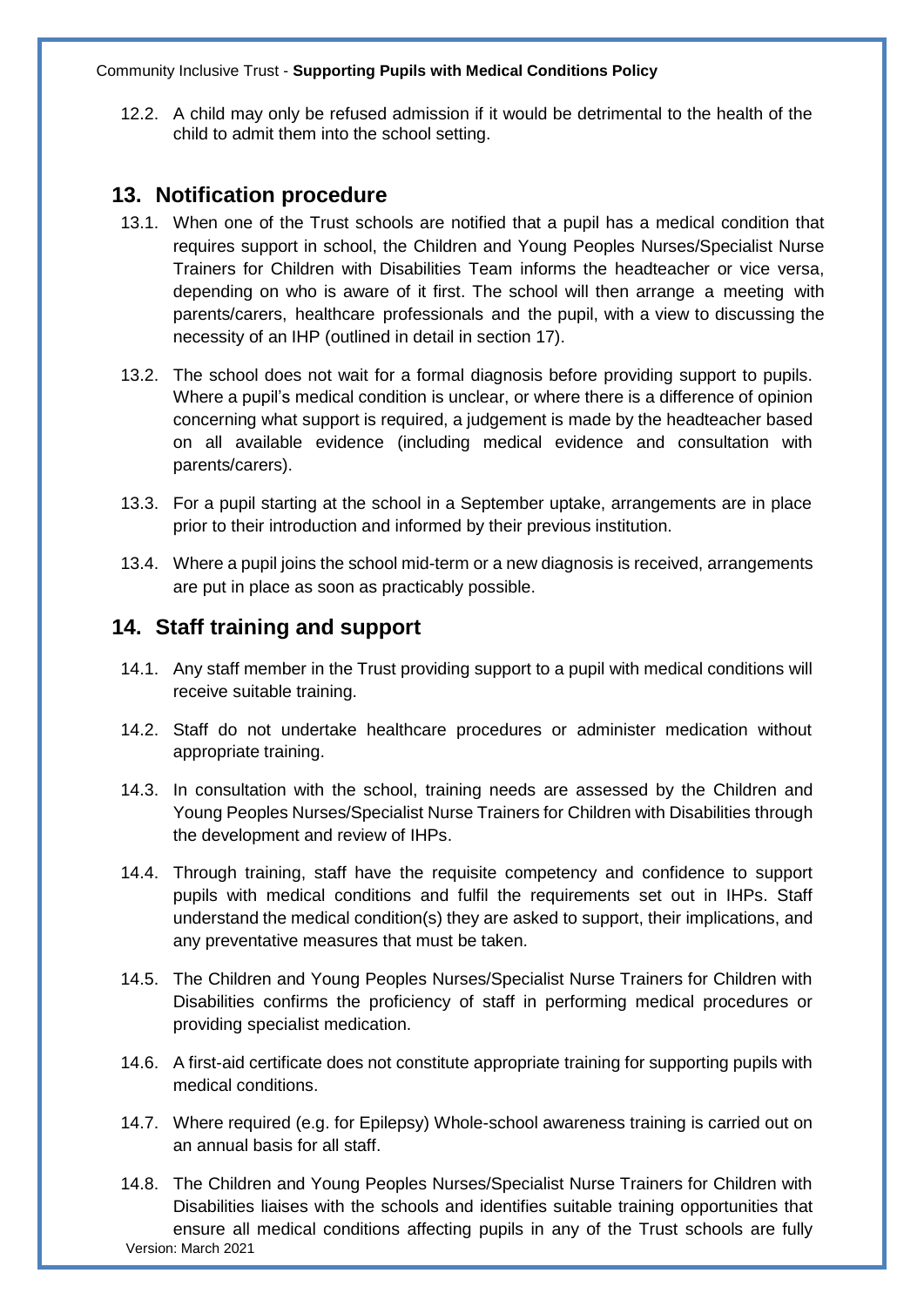understood and that staff can recognise difficulties and act quickly in emergency situations.

- 14.9. Training is commissioned by the headteacher and may be provided by the following bodies:
	- Commercial training provider
	- Parents/carers of pupils with medical conditions
	- Children and Young Peoples Nurses/Specialist Nurse Trainers for Children with Disabilities
- 14.10. Parents/carers of pupils with medical conditions are consulted for specific advice and their views are sought where necessary, but they will not be used as a sole trainer.

#### **15. Supply teachers**

Supply teachers are:

- Provided with access to this policy;
- Informed of all relevant medical conditions of pupils in the class they are providing cover for;
- Covered under the school's insurance arrangements.

## **16. Record-keeping**

- 16.1 Parents are asked to provide each school with medical information and health issues for their child. A form is sent to new parents and must be completed at the beginning of the academic year or when their child starts school.
- 16.2 Each of the schools in the Trust use a healthcare plan which records details such as individual children's medical needs at school, their triggers, signs and symptoms, medication and other treatments (see section 17).
- 16.3 A healthcare plan accompanied by an explanation of why and how it is used, is sent to all parents/carers, with a long-term medical condition. This will be sent at the start of the school year, at enrolment and when a diagnosis is first communicated to the school

## **17. Individual healthcare plans (IHPs)**

An IHP format can be seen in appendix 2 at the end of this document

- 17.1The school, healthcare professionals and parent/carer(s) agree, based on evidence, whether an IHP is required for a pupil, or whether it would be inappropriate or disproportionate to their level of need. If no consensus can be reached, the headteacher makes the final decision.
- 17.2 The school, parent/carer(s) and a relevant healthcare professional work in partnership to create and review IHPs. It is important to note that in the case of some medical conditions, such as Epilepsy, a pediatrician will provide a suitable care plan. Where appropriate, the pupil is also involved in the process.
- 17.3 IHPs include the following information:
	- The medical condition, along with its triggers, symptoms, signs and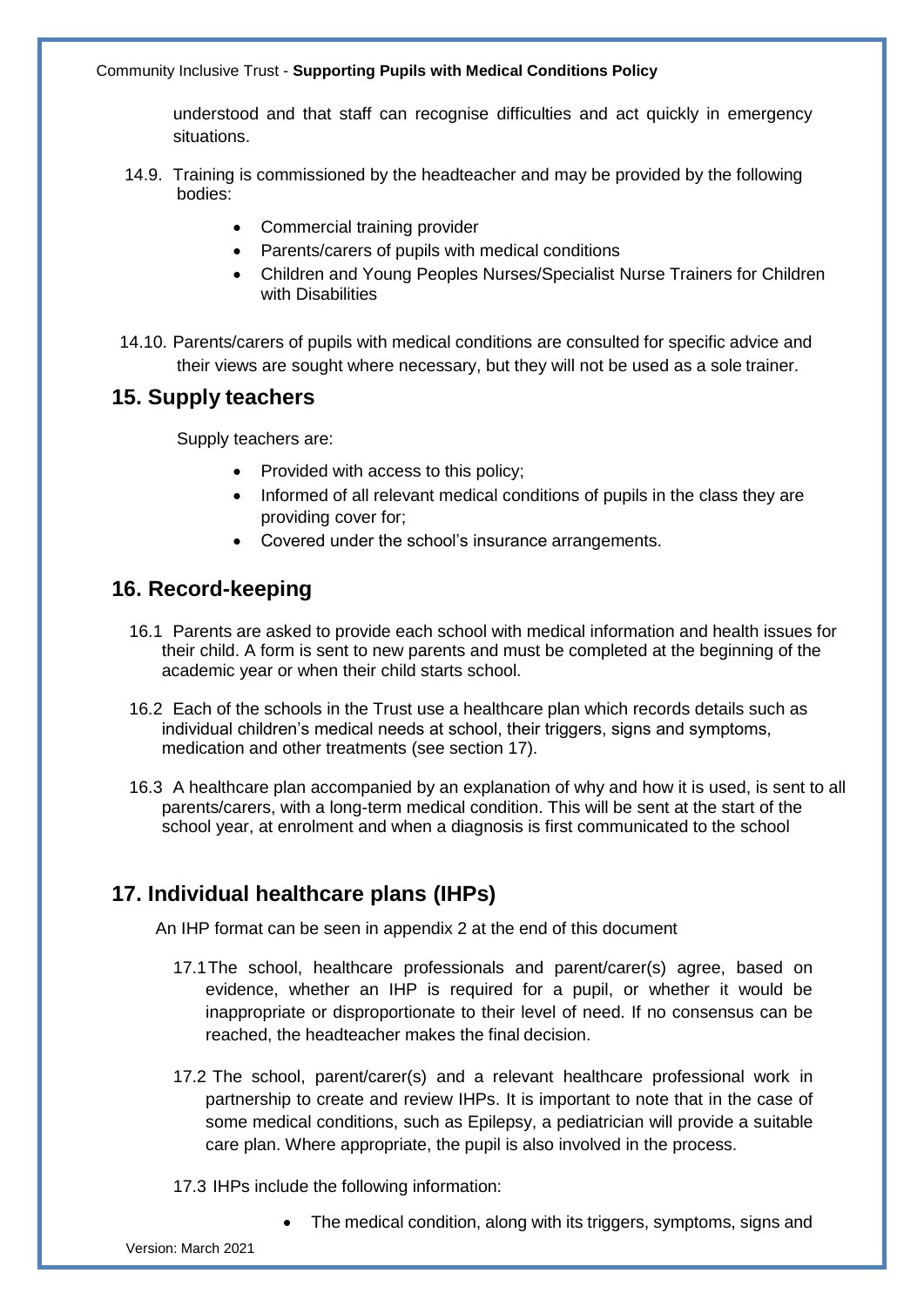treatments;

- The pupil's needs, including medication (dosages, side effects and storage), other treatments, facilities, equipment, access to food and drink (where this is used to manage a condition), dietary requirements and environmental issues;
- The support needed for the pupil's educational, social and emotional needs;
- The level of support needed, including in emergencies;
- Whether a child can self-manage their medication;
- Who will provide the necessary support, including details of the expectations of the role and the training needs required, as well as who will confirm the supporting staff member's proficiency to carry out the role effectively;
- Cover arrangements for when the named supporting staff member is unavailable;
- Who needs to be made aware of the pupil's condition and the support required;
- Arrangements for obtaining written permission from parents/carers and the head teacher for medicine to be administered by school staff or self- administered by the pupil;
- Separate arrangements or procedures required during school trips and activities;
- Where confidentiality issues are raised by the parent/carer(s) or pupil, the designated individual to be entrusted with information about the pupil's medical condition;
- What to do in an emergency, including contact details and contingency arrangements;
- Where a pupil has an emergency healthcare plan prepared by their lead clinician, this is used to inform the IHP.
- 17.4 IHPs are easily accessible to those who need to refer to them, but confidentiality is preserved.
- 17.5 IHPs are reviewed on at least an annual basis, or when a child's medical circumstances change, whichever is sooner.
- 17.6 Where a pupil has an EHC plan, the IHP is linked to it or becomes part of it.
- 17.7 Where a child has SEND but does not have an EHC plan, their SEND should be mentioned in their IHP.
- 17.8 Where a child is returning from a period of hospital education, alternative provision or home tuition, we will work with the LA and education provider to ensure that their IHP identifies the support the child needs to reintegrate.

#### **18 Guidance on the administration of medicines**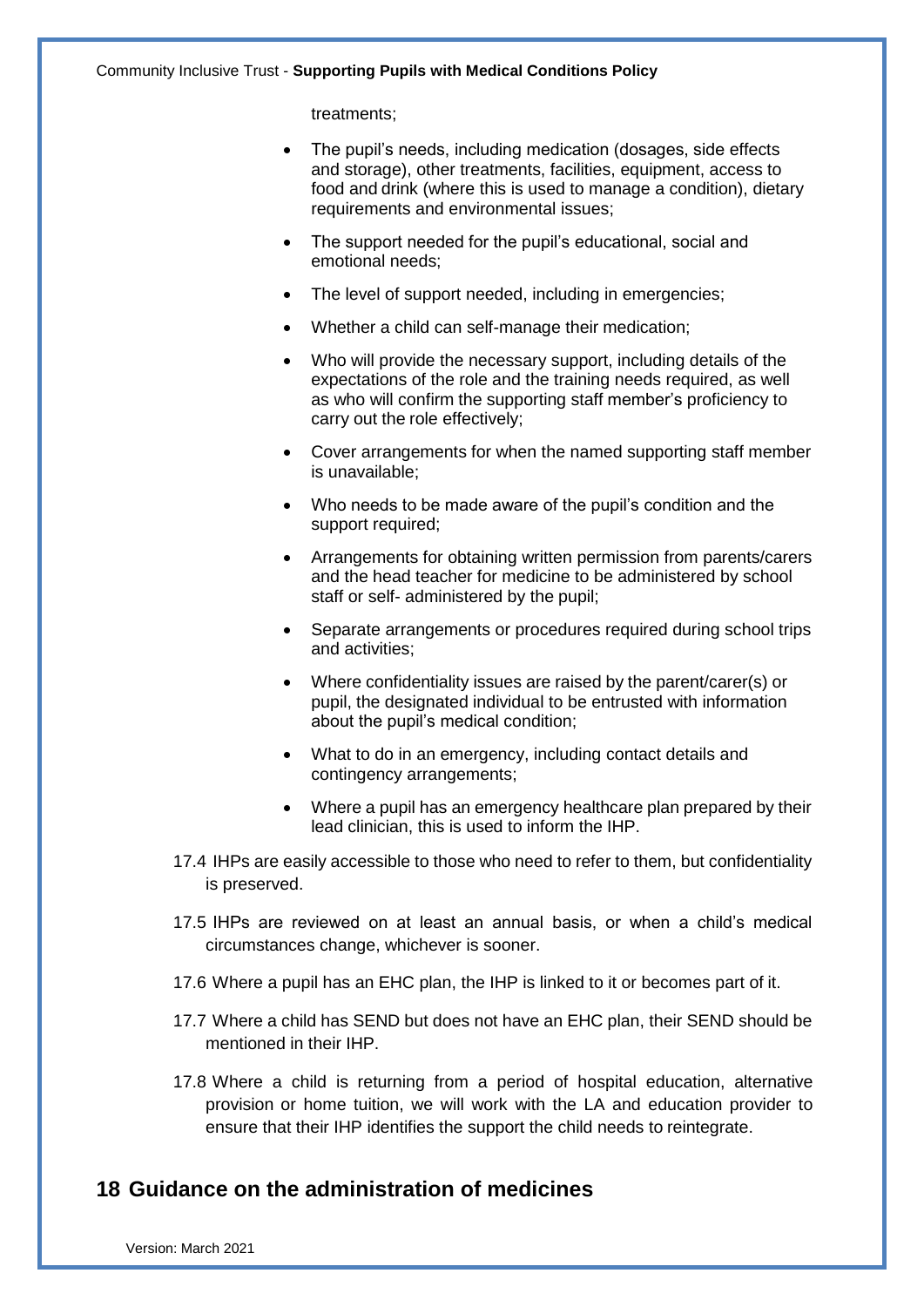The Trust has clear guidance on the administration of medication at school. Each school will have their own policy but this will follow the Trust policy guidelines with their individual specifications of locations of storage cabinets, etc.

#### 18.1 **Administration – emergency medication:**

- Medication for all pupils with medical conditions is kept in a locked cabinet;
- The lead member of staff in each school keeps medication for out of school and residential activities in a specified bag with written instructions and recording forms;
- Pupils, where they are cognitively-aware, will know where their medication is stored and know the times and procedures for retrieving it;
- All medication is taken under supervision;
- Medication is always taken as prescribed;
- All staff working across the Trust are aware that there is no legal or contractual duty for a member of staff to administer medication or supervise a pupil taking it unless they have been specifically contracted to do so;
- Medication will only be given with written consent from parents/carers whether this is prescribed or non-prescribed (paracetamol);
- Awareness training is given to all staff on administering medications;
- In some circumstances, medication is administered by an adult of the same gender as the pupil, and preferably witnessed by a second adult. However, in extreme circumstances this may not be possible if the life of the pupil is at risk;
- Parents/carers understand that if their child's medication changes or is discontinued or the dose or administration method changes, that they should notify the school immediately;
- If a child refuses their medication, parents are informed immediately;
- Drivers and escorts are informed if any pupil has a medical condition.
- If the pupil needs to have medication administered during the journey to and from school the local authority will provide properly trained escorts.
- All staff attending off-site visits are aware of any pupils with medical conditions. They receive information about the type of condition, what to do in an emergency and any other additional support necessary, including any additional medication or equipment needed;
- If a member of staff, who is usually responsible for administering the medication is not available alternative arrangements will be made. This is always addressed in the risk assessment;
- If medication is missed for any reason, parents are informed as soon as possible.

## **19. Storage of Medication**

#### 19.1 **Safe storage – emergency medication**

- Emergency medication is readily available to pupils who require it at all times during the school day or at off-site activities. If the emergency medication is a controlled drug and needs to be locked up, the key is readily available to all staff and not held personally by one member;
- All medication is stored in a locked cabinet or carried by a member of staff when outside the building;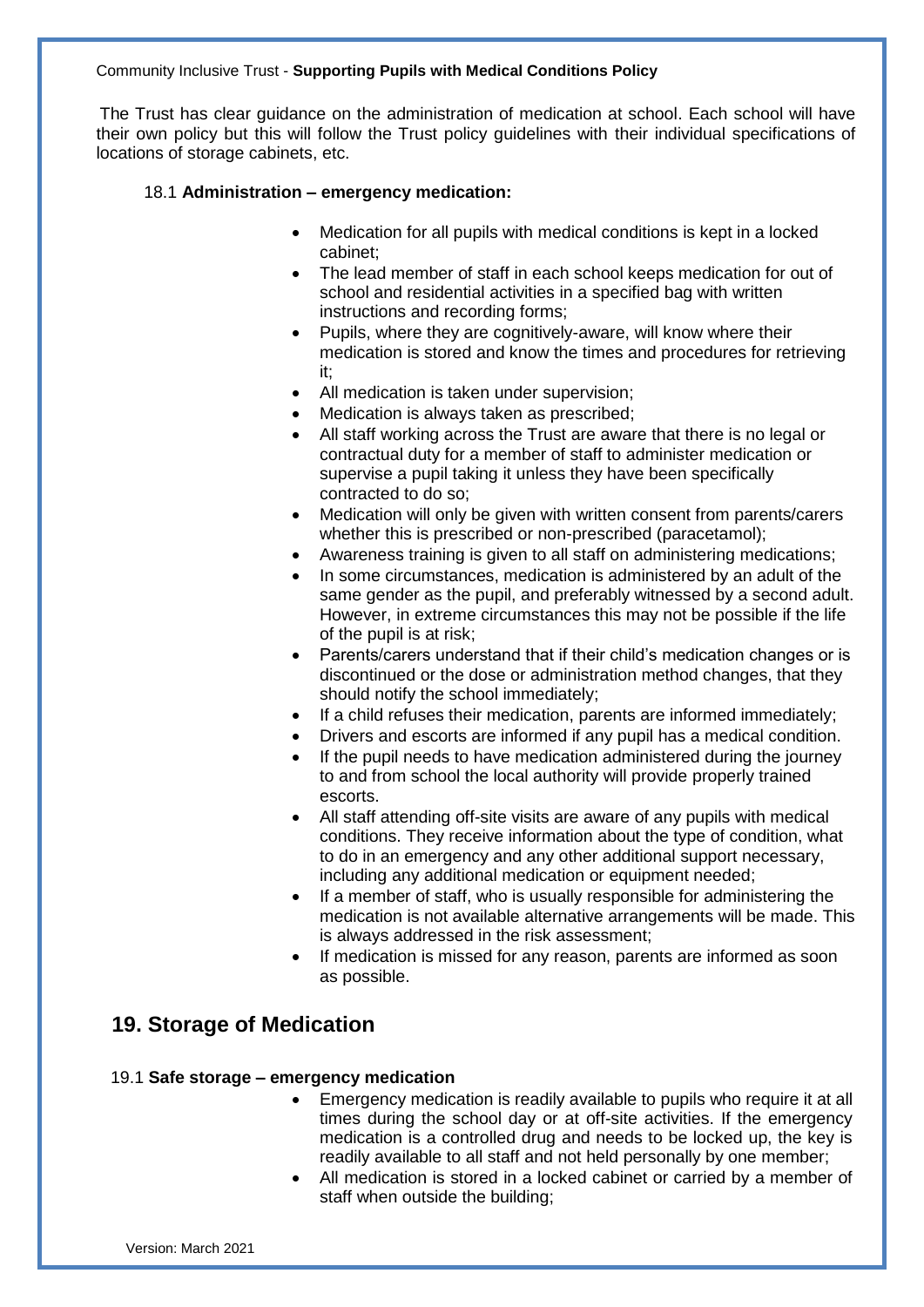All pupils who have emergency medication know the procedures for retrieving it.

#### 19.2 **Safe storage – general**

- There is an identified member of staff who ensures the correct storage of medication;
- All medication is stored in locked cabinets in the classrooms;
- All parents/carers are responsible for supplying medication in a container which is clearly labelled with pupil's name, dosage and frequency;
- Medication is stored where possible in its original container with expiry date and instructions for administering;
- Medication is stored according to instructions, paying particular note to temperature;
- Some medication may need to be refrigerated. It is stored in a labelled container in a secure area inaccessible to pupils;
- Certain medication is sent home with transport escorts at the end of the school year;
- It is the parent's/carer's responsibility to ensure new and in date medication comes into school on the first day of the new academic year.

#### **19.3 Safe disposal of medication**

- Medication will be given to the local pharmacy/school nurse for disposal;
- A named member of staff in each of our schools are responsible for checking the dates of medication and arranging for the disposal of any that have expired. This check is done at least three times per year and is documented;
- If a sharps box is required, arrangements will be made with the appropriate environmental services for collection.

#### **20.Liability and indemnity**

- 20.1The Trust ensures that appropriate insurance is in place to cover staff providing support to pupils with medical conditions.
- 20.2 The Trust holds an insurance policy with the Department for Education Risk Protection Arrangements' covering liability relating to the administration of medication. The policy has the following requirements.
- 20.3 All staff must have undertaken appropriate training.
- 20.4The Trust holds an insurance policy with Department for Education Risk Protection Arrangements' covering healthcare procedures.
- 20.5In the event of a claim alleging negligence by a member of staff, civil actions are most likely to be brought against the Trust, not the individual.

#### **21.Complaints**

- 21.1Parents/carers or pupils wishing to make a complaint concerning the support provided to pupils with medical conditions are required to speak to the school in the first instance.
- 21.2If they are not satisfied with the school's response, they may make a formal complaint via the school's complaints procedure, as outlined in the Parental Complaints and Communication Policy**.**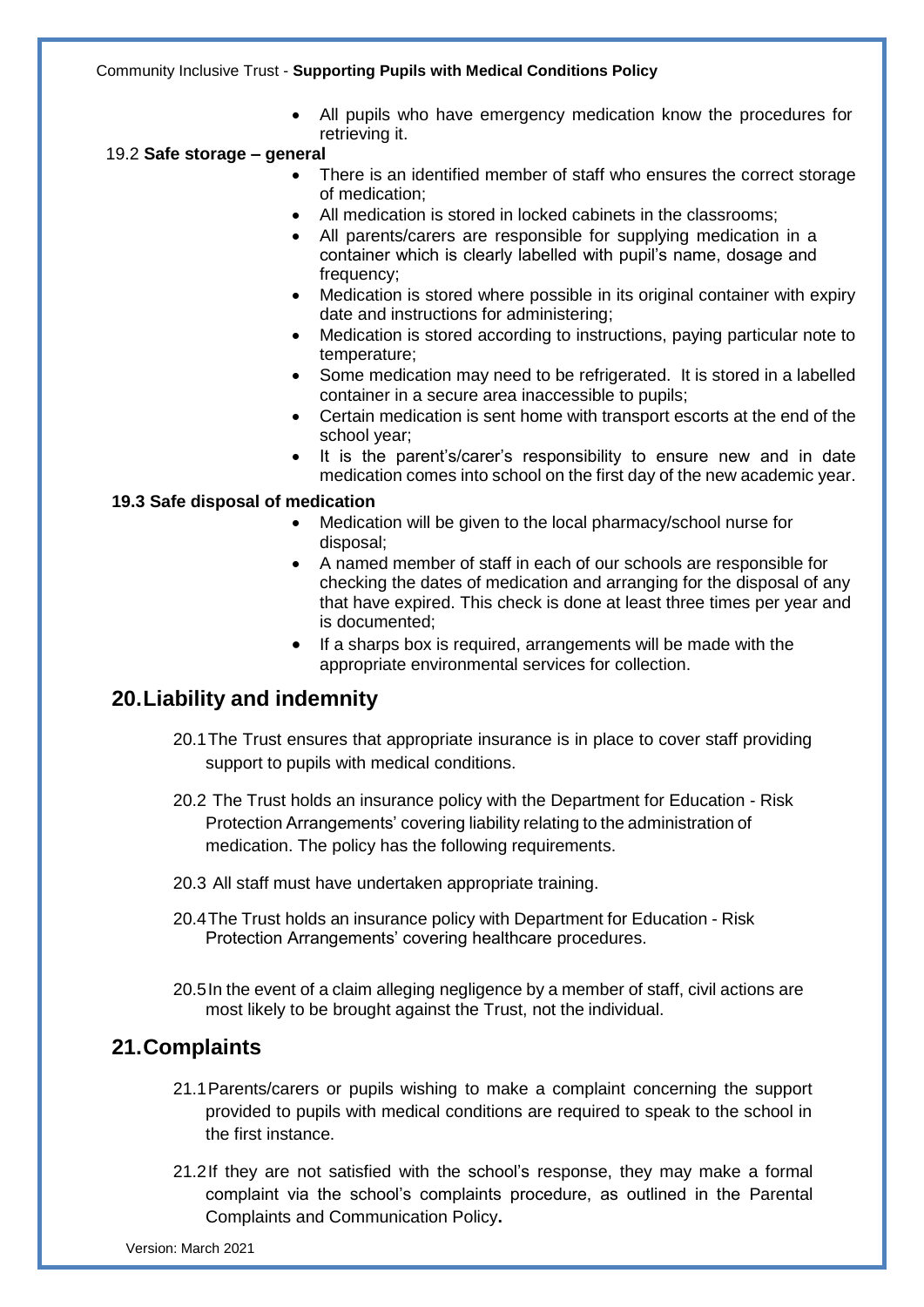- 21.3If the issue remains unresolved, the complainant has the right to make a formal complaint to the DfE.
- 21.4Parents/carers and pupils are free to take independent legal advice and bring formal proceedings if they consider they have legitimate grounds to do so.

## **22 Home-to-school transport**

- 22.1 Arranging home-to-school transport for pupils with medical conditions is the responsibility of the LA.
- 22.2 Where appropriate, the school will share relevant information to allow the LA to develop appropriate transport plans for pupils with life-threatening conditions.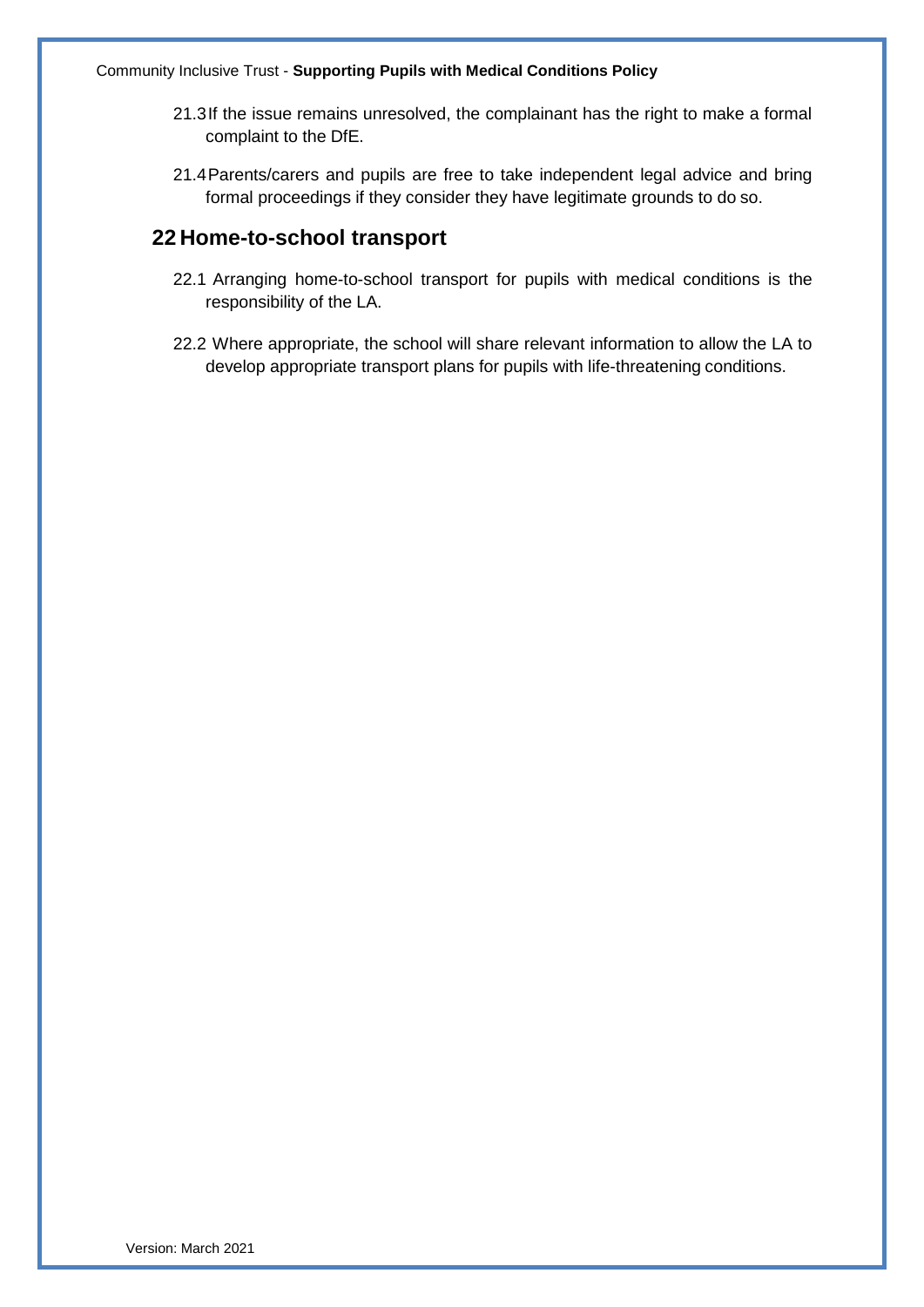This Policy has been approved by the Human Resources and Safeguarding Committee.

Signed…………………………………… Name ……………………………………………… Date:

Chairman of CIT Board

Signed……………………………… Name .................................................... Date:

Chief Executive Officer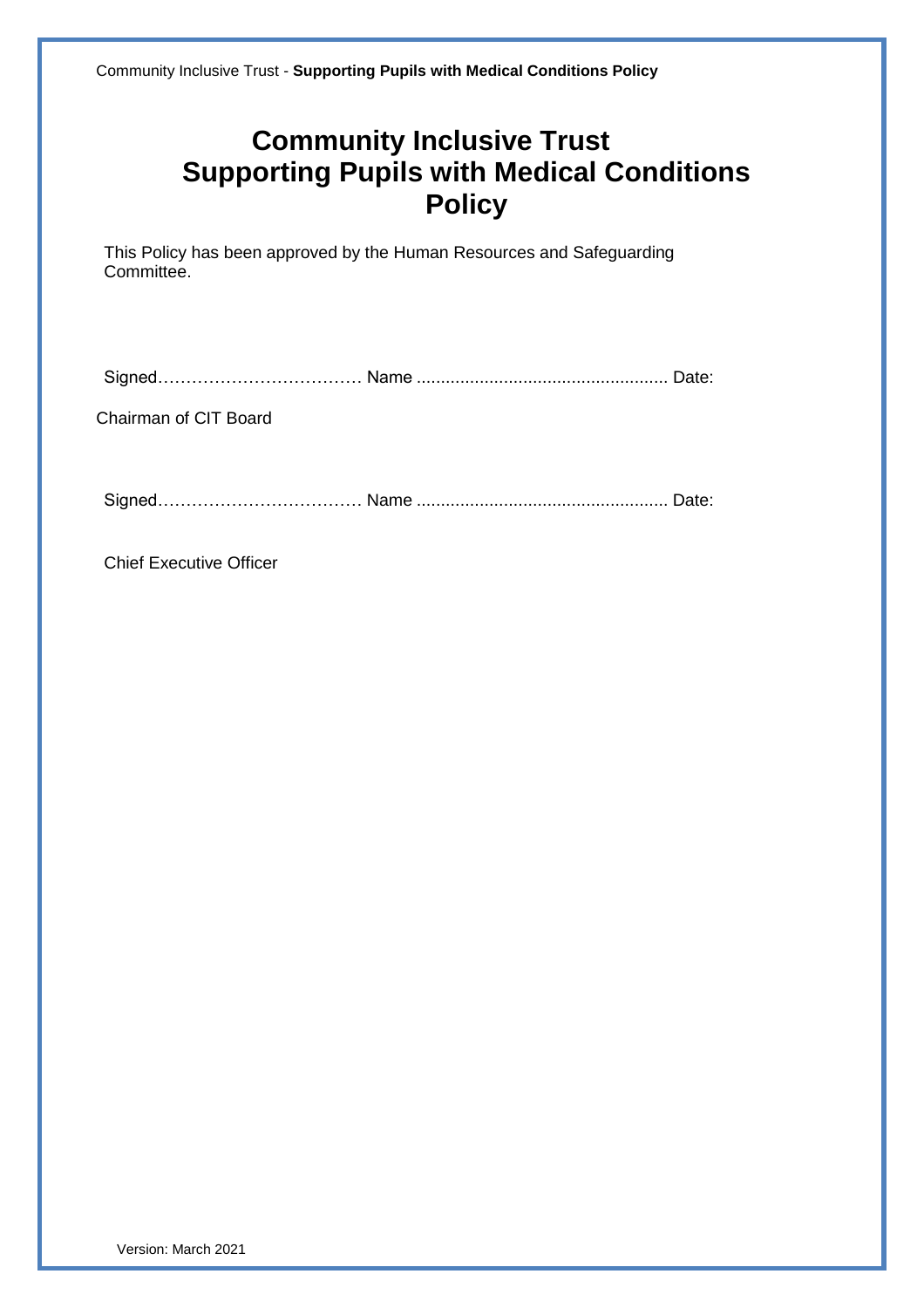Appendix 1 - Individual healthcare plan implementation procedure

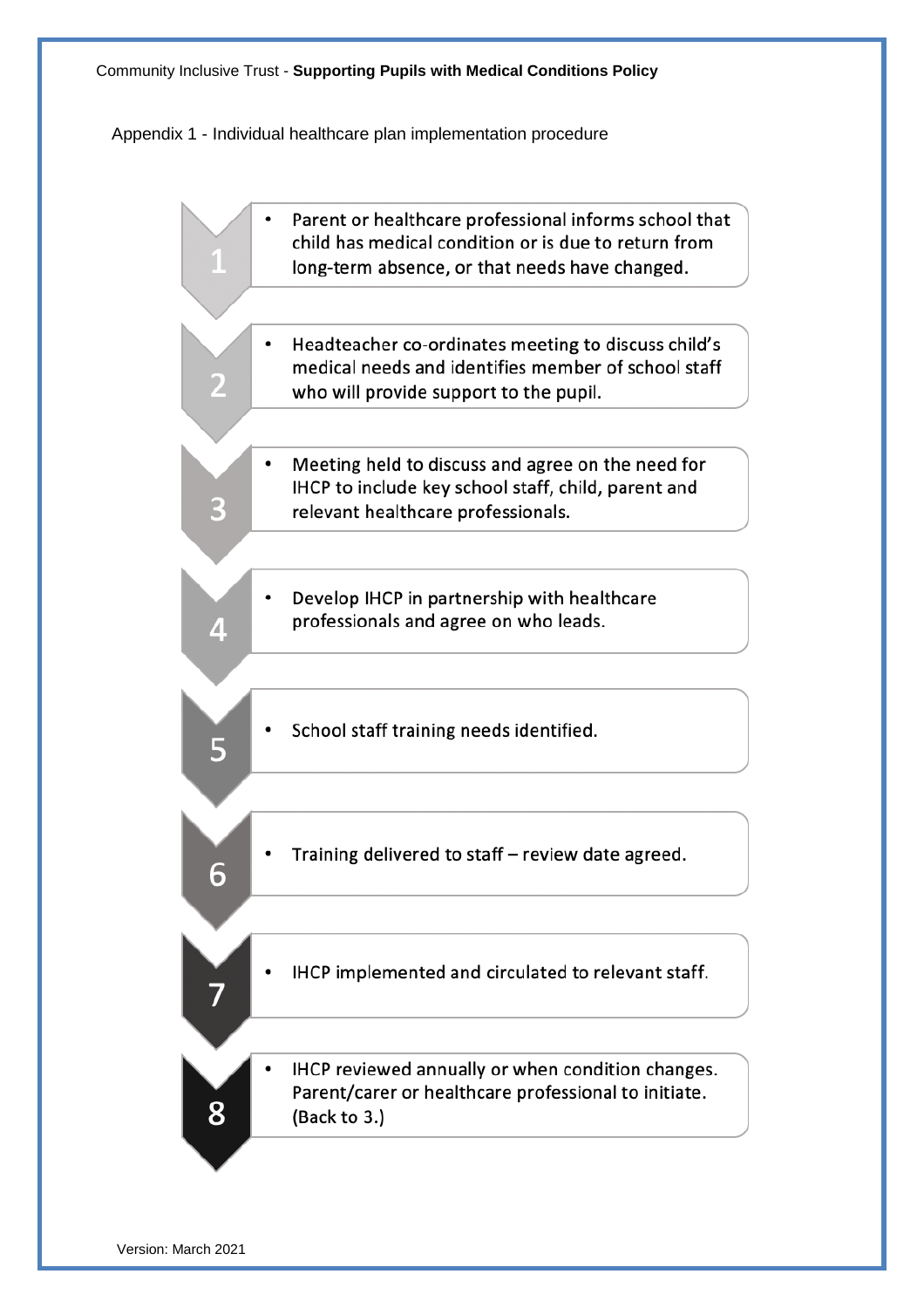## **Appendix 2: Individual healthcare plan (page 1 of 3)**

| Name of school/setting         |  |
|--------------------------------|--|
| Child's name                   |  |
| Group/class/form               |  |
| Date of birth                  |  |
| Child's address                |  |
| Medical diagnosis or condition |  |
| Date                           |  |
| Review date                    |  |

#### **Family Contact Information**

| Name                  |  |
|-----------------------|--|
| Phone no. (work)      |  |
| (home)                |  |
| (mobile)              |  |
| Name                  |  |
| Relationship to child |  |
| Phone no. (work)      |  |
| (home)                |  |
| (mobile)              |  |

#### **Clinic/Hospital Contact**

Name Phone no.

#### **G.P.**

Name Phone no.

Who is responsible for providing support in school

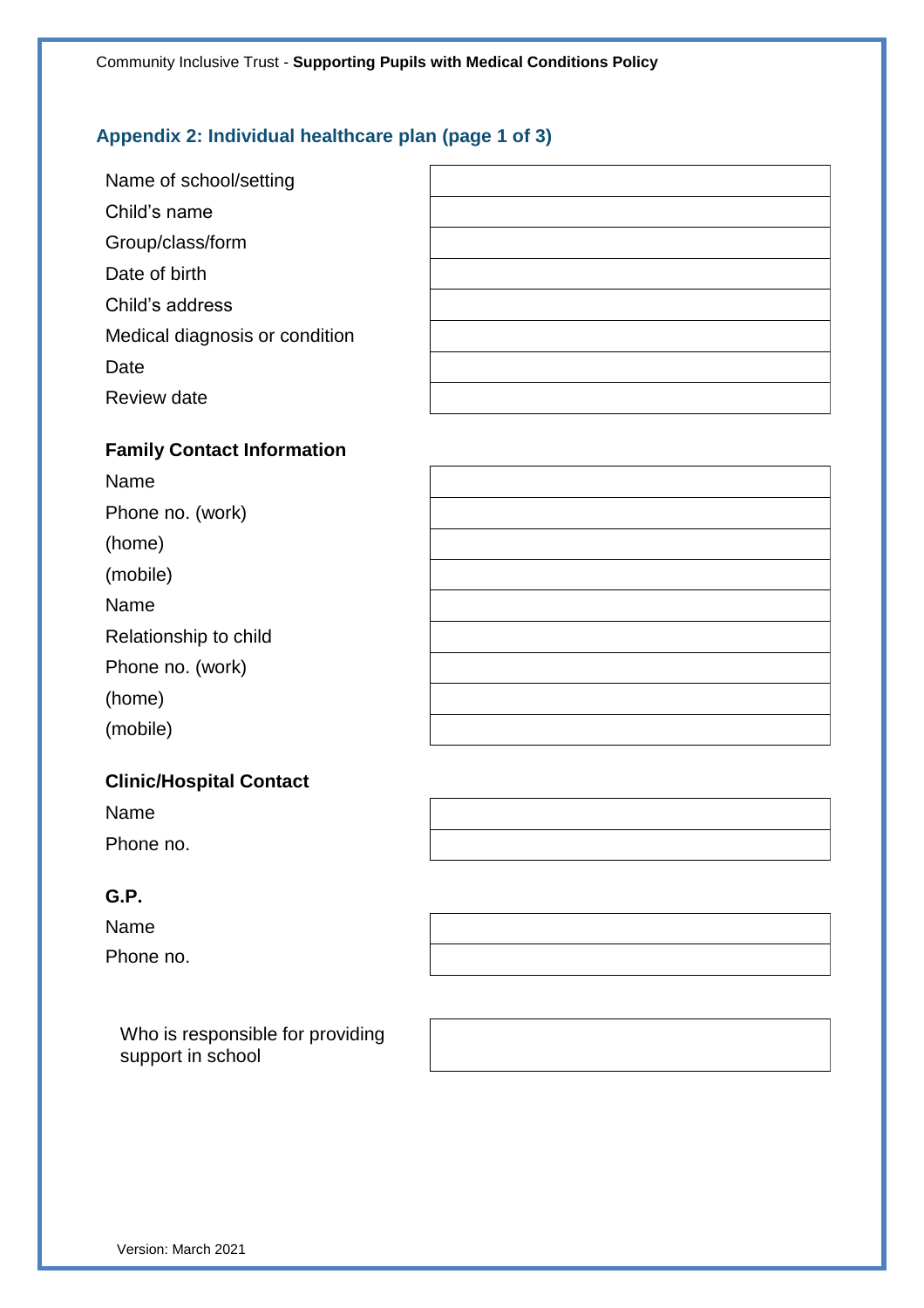**Individual healthcare plan (page 2 of 3)**

Place pupil's photo here

Describe medical needs and give details of child's symptoms, triggers, signs, treatments, facilities, equipment or devices, environmental issues etc

Name of medication, dose, method of administration, when to be taken, side effects, contra-indications, administered by/self-administered with/without supervision

Daily care requirements

Specific support for the pupil's educational, social and emotional needs

Arrangements for school visits/trips etc

Version: March 2021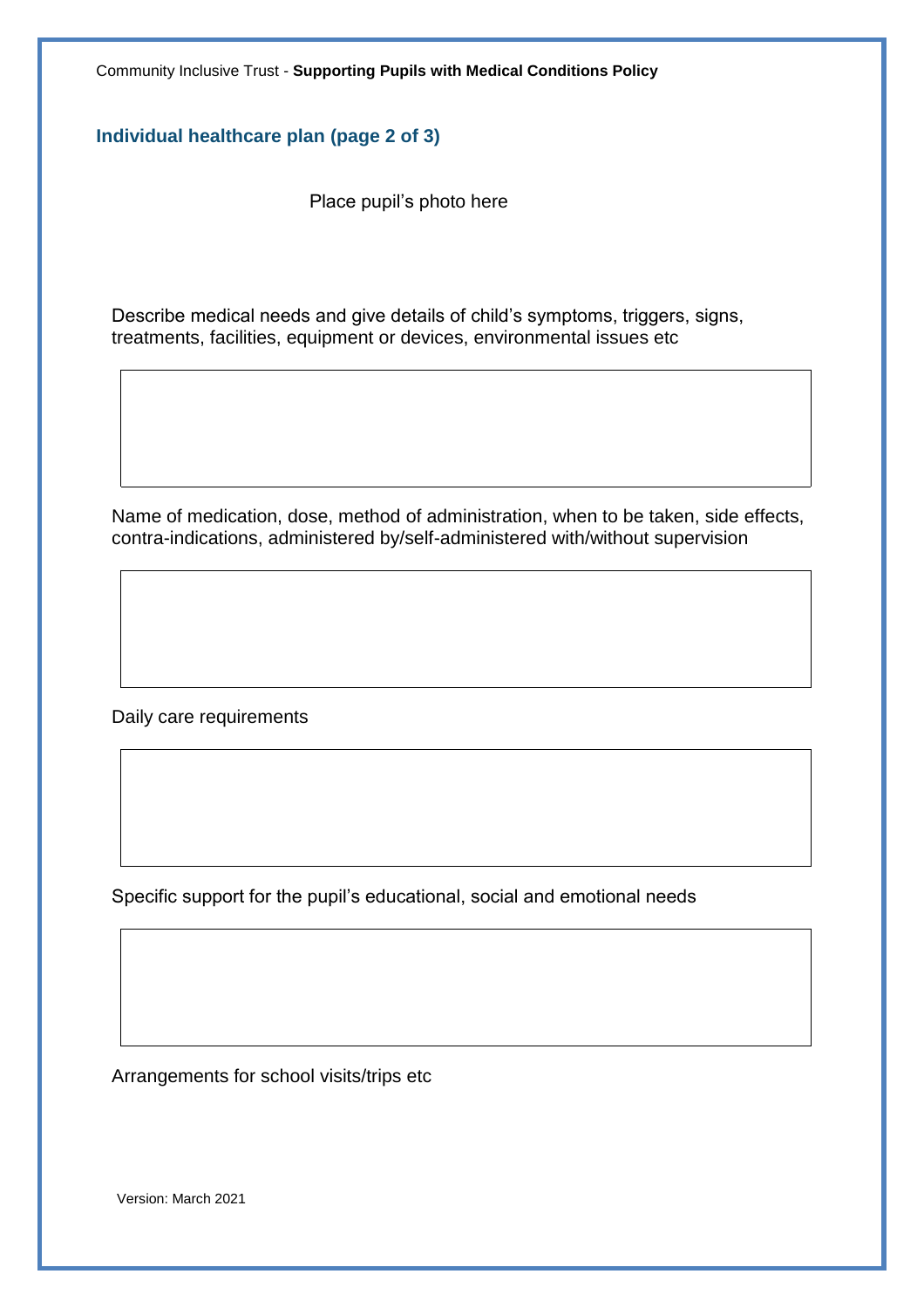**Individual healthcare plan (page 3 of 3)**

Other information

Describe what constitutes an emergency, and the action to take if this occurs

Who is responsible in an emergency *(state if different for off-site activities)*

Plan developed with

Staff training needed/undertaken – who, what, when

Version: March 2021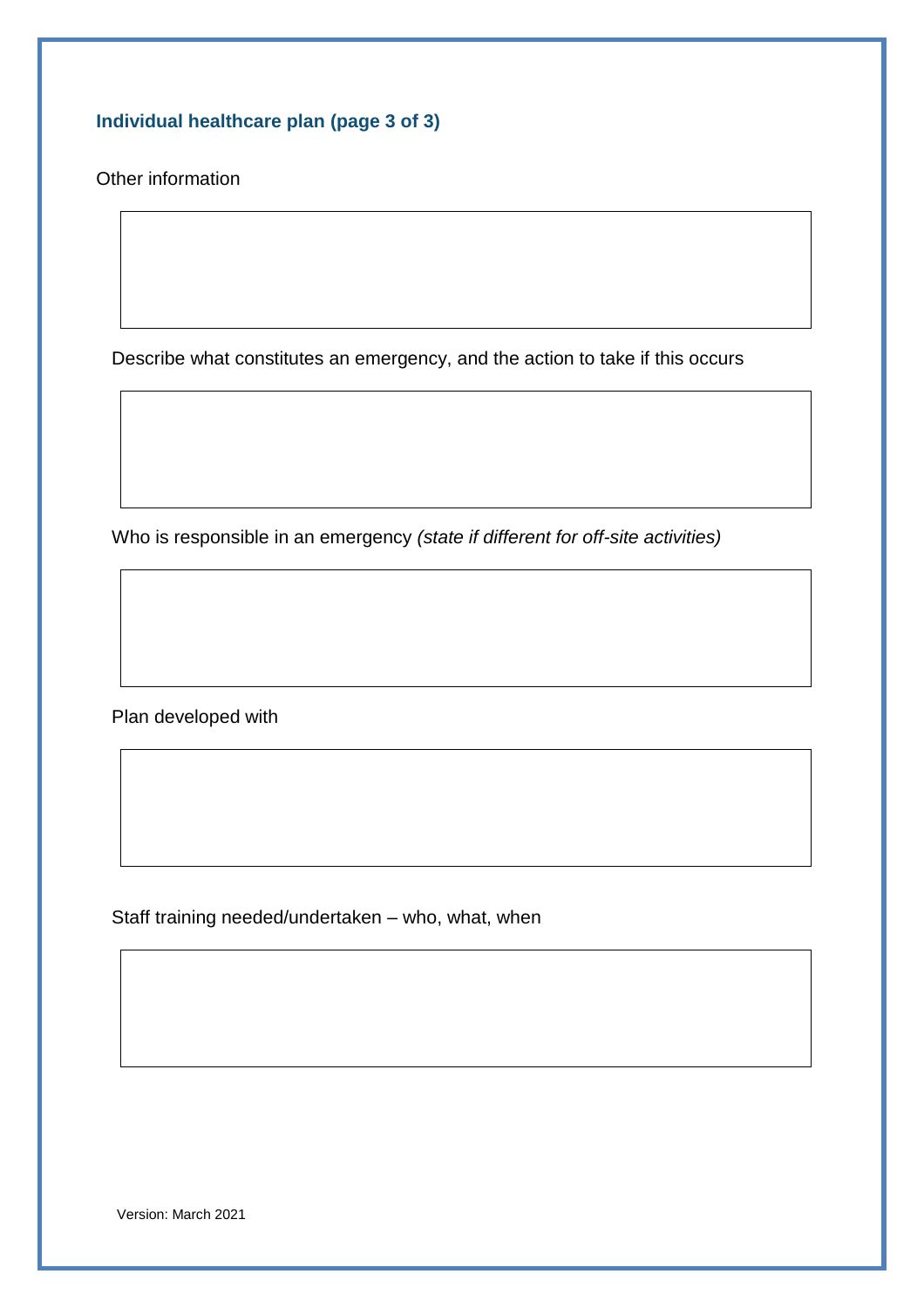**Appendix 3 - Model letter inviting parents to contribute to individual healthcare plan development (this will usually be done by inviting the Parents/Carers to meet at school but the letter may be used should the Parents/Carers fail to respond)**

#### **SCHOOL NAME AND ADDRESS**

**Dear Parent,**

#### **RE: DEVELOPING AN INDIVIDUAL HEALTHCARE PLAN FOR YOUR CHILD**

**Thank you for informing us of your child's medical condition. I enclose a copy of the school's policy for supporting pupils with medical conditions for your information. A central requirement of the policy is for an individual healthcare plan to be prepared, setting out what support each pupil needs and how this will be provided. Individual healthcare plans are developed in partnership with the school, parents/ carers, pupils, and the relevant healthcare professional who can advise on your child's case. The aim is to ensure that we know how to support your child effectively and to provide clarity about what needs to be done, when and by whom. Although individual healthcare plans are likely to be helpful in the majority of cases, it is possible that not all children will require one. We will need to make judgements about how your child's medical condition impacts on their ability to participate fully in school life, and the level of detail within plans will depend on the complexity of their condition and the degree of support needed.**

**A meeting to start the process of developing your child's individual health care plan has been scheduled for** *xx/xx/xx (insert date)***. I hope that this is convenient for you and would be grateful if you could confirm whether you are able to attend. The meeting will include (***add details of team)***. Please let us know if you would like us to invite another medical practitioner, healthcare professional or specialist and provide any other evidence you would like us to consider at the meeting as soon as possible. If you are unable to attend, it would be helpful if you could complete the attached individual healthcare plan template and return it, together with any relevant evidence, for consideration at the meeting. You will need to come in to school to complete a**